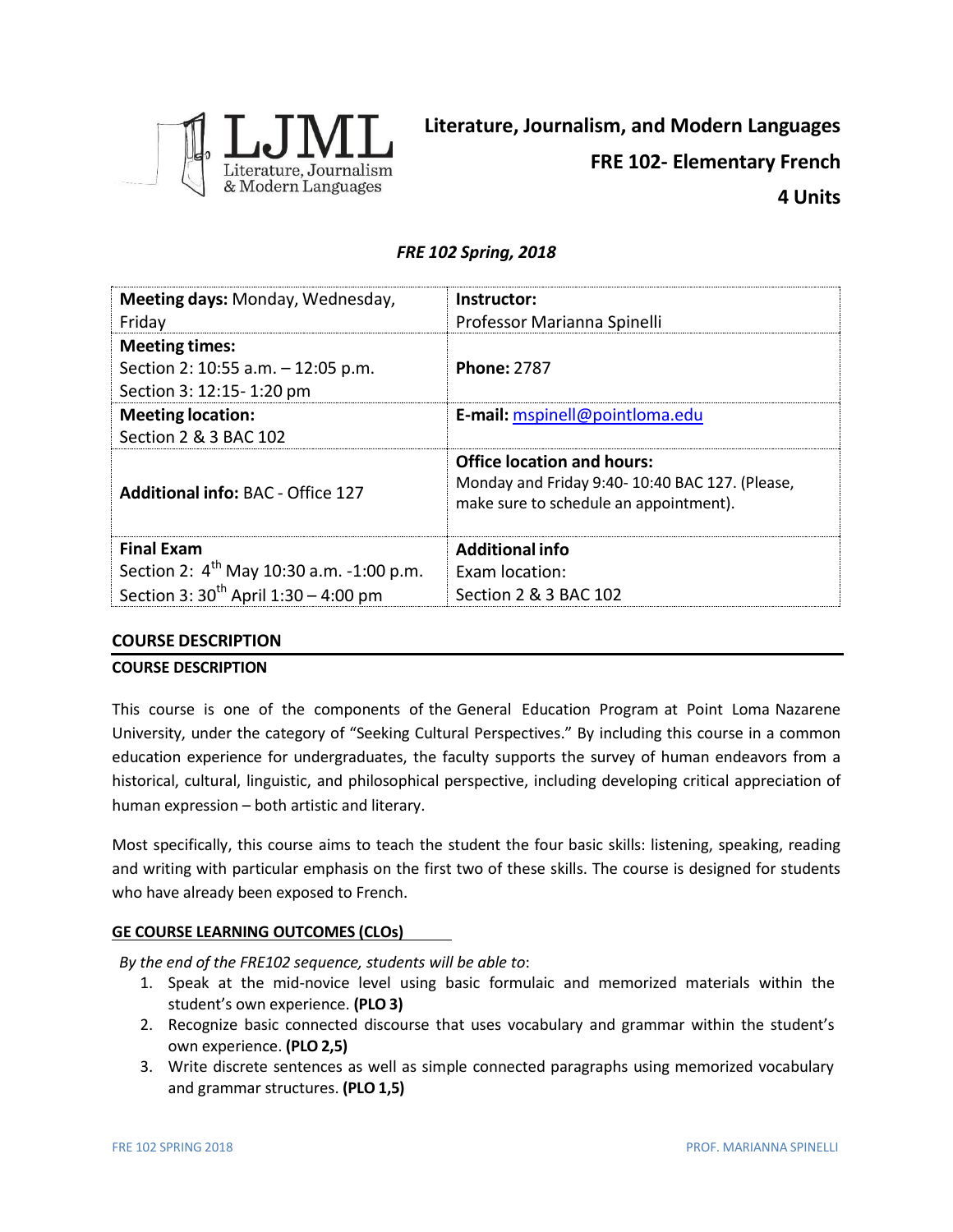- 4. Read cultural texts that employ familiar vocabulary and cognates as well as learned grammatical structures. **(PLO4)**
- 5. Demonstrate comprehension of basic cultural mores and patterns of living of the target culture studied. **(PLO4,6)**

## **COURSE CREDIT HOUR INFORMATION**

This class meets the Carnegie Unit minimum requirement of 750 minutes of instructional time + 1500 minutes of out-of-class work per 1 unit of credit. Specific details about how the class meets these requirements are included here in the course syllabus.

### **REQUIRED TEXTS**

- Promenades Third Edition Mitchell/Mitschke/ Tano
- Student's book, Sam, Lab manual and Online code
- Wsam (digital workbook)

### **RECOMMENDED STUDY RESOURCES**

- *- French-English/English-French* Larousse dictionary
- *- Side by Side French & English Grammar*, Frederick Farrell

### **ASSESSMENT AND GRADING**

- **Participation in class** is worth **10%** of your grade. Participation is very important in this course because it gives you the possibility to practice what you have learned in mimicking real life situations as much as possible. Active participation in class also enables you to practice your grammar and listening skills as well as your pronunciation and understanding of the French language. **(CLO 1)**
- **Vocabulary** is worth **15%** of your grade. Vocabulary quizzes (*contrôles de vocabulaire*) will be given at the end of each unit on the vocabulary of that unit. Extra-credit assignments are included in each *contrôle de vocabulaire*. To help you review the vocabulary, please visit the links that will be posted in Canvas. **(CLO 2, 4)**
- **Grammar quizzes** are worth 20% of your grade. You will have a grammar quiz every two chapters (**quiz de grammaire chapitre** 8, 9, 10 etc). **(CLO 2, 3, 4)**
- **Homework** (**Devoirs**) is not an end in itself (that is, it represents no inherent fulfilling of any real language-learning goal); it is simply a tool. Always approach homework not as a chance to add to your grade, but as a means of clarifying what you do and don't know. Sometimes homework will force you to return to an explanation and read it more carefully or it may help you come to class with a precise question about how French actually works. Homework is worth **20%** of your grade. **(CLO 1, 2, 3, 4, 5)**
- The group **oral presentation** is worth **5%** of your grade. **(CLO 3)**
- **Mid-Terms** and **final examinations** are worth **15%** of your grade.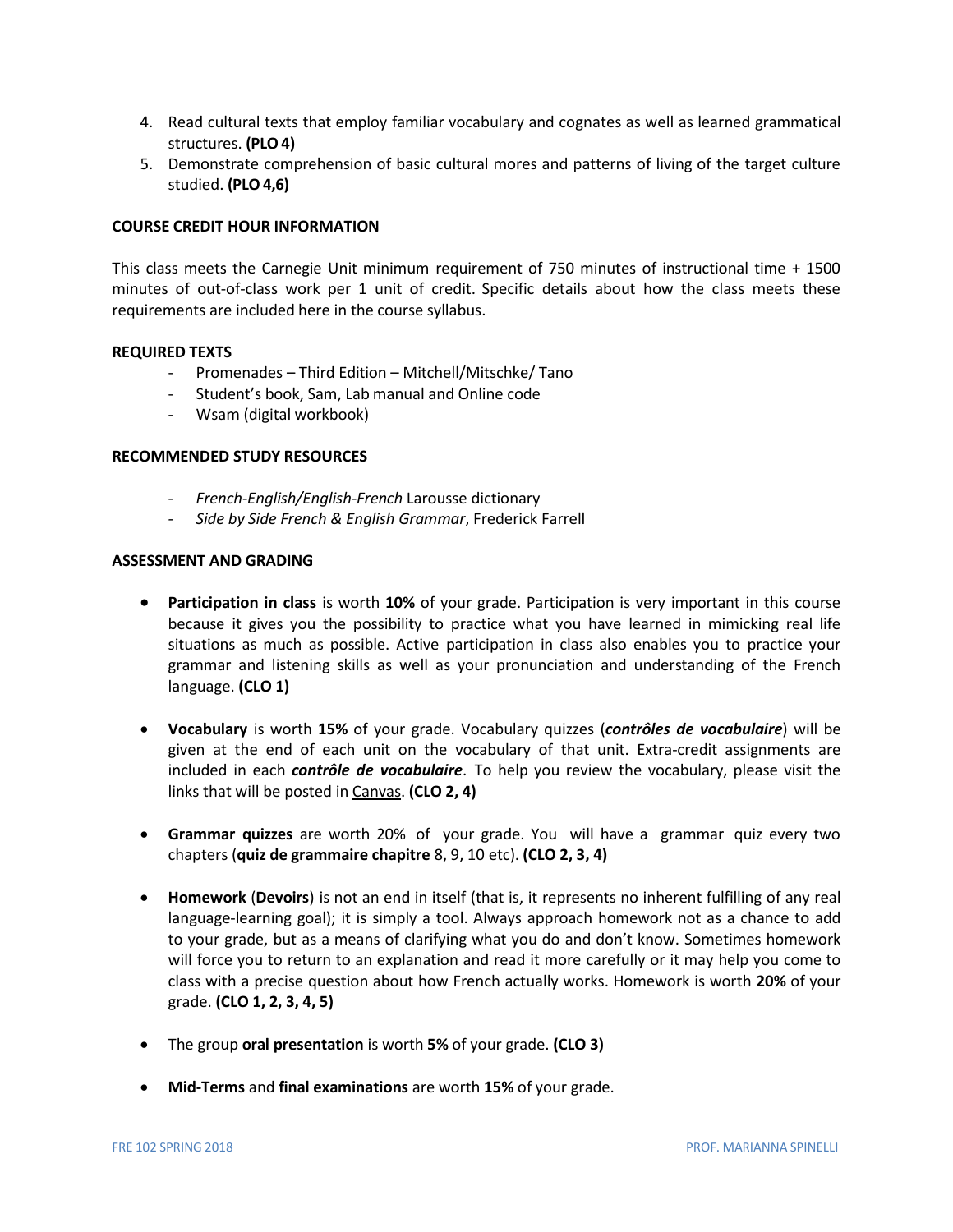# **Grades**

| Participation in class activities | 10% |
|-----------------------------------|-----|
| <b>Vocabulary Quizzes</b>         | 15% |
| <b>Grammar Quizzes</b>            | 20% |
| Homework assignments average      | 20% |
| Oral presentation                 | .5% |
| Mid-Terms                         | 15% |
| Final exam                        | 15% |

| $95-100: A$ | $90-95: A-$ | $85-90: B+$   | $80 - 85: B$ | 75-80:B-  |
|-------------|-------------|---------------|--------------|-----------|
| 70-75:C+    | 65-70:C     | $60 - 65:C -$ | $55-60:D+$   | $50-55:D$ |

## **COURSE SCHEDULE AND ASSIGNMENTS**

The class schedule provided at the end of this syllabus includes 5 columns of information. Under **Date** is the date of class days. Under **En Classe** are items to be covered in class for the corresponding day. Included in this column are scheduled grammar quizzes (**Quiz de grammaire chapitre 8, 9, 10** etc.), vocabulary quizzes (**Contrôle de vocabulaire Chap. 8, 9, 10** etc.), the oral presentation, Mid-Terms and final examination.

In the third column **(A Etudier**) are items in the book to be studied for that day. Items are listed by chapter, lesson number and pages. When lessons are assigned, the related vocabulary should be studied as well.

In the last column (**Devoirs**) are exercises and composition to be submitted online for that date.

**Schedule Changes:** Changes can be made in the class schedule at any time, at the discretion of the professor. Changes may be necessitated by illness, class rhythm or by instructional need. Students are responsible to note all schedule changes.

**Course Activities and Resources:** We will use an instructional ensemble whose core program (vocabulary, conversation, grammar, and culture) is designed to prepare students to sample the menu of open-ended communicative and cultural expansion activities (video, songs, games, literary and cultural readings).

The course is conducted almost entirely in French. The course also requires the completion of a Lab manual that is part of the student package and included in the purchase of the textbook.

# **COURSEREQUIREMENTS:**

**1. Attendance**. Your physical presence in class is very important to get the full immersion experience. If you are not present in class, you cannot perform oral exercises and you will lose participation points. Since this is a skill and performance class, students are expected to attend regularly and attendance, both active and passive, will be an important component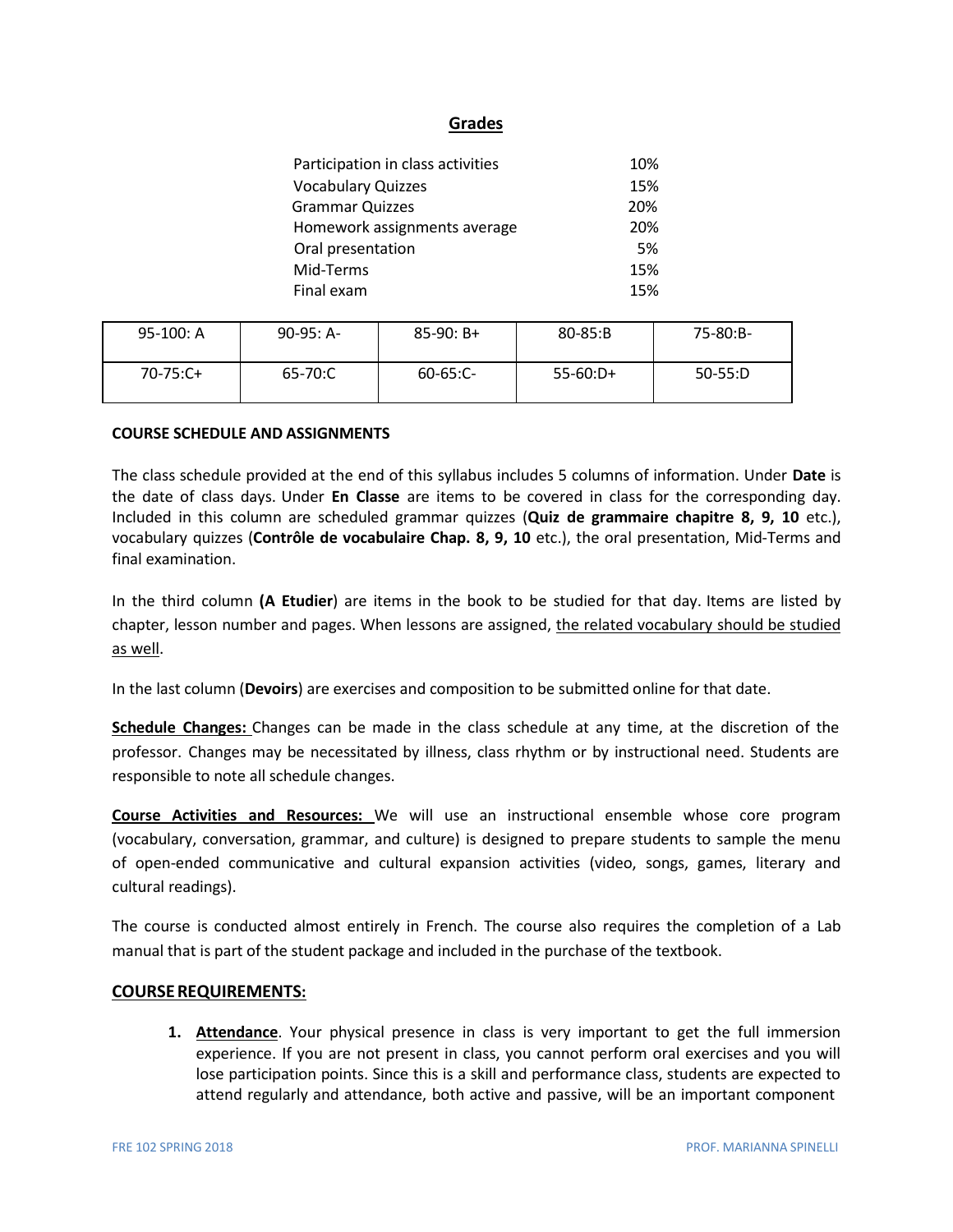in the student's participation grade (10%). Students, whether present or absent, are responsible for the material listed in the class, syllabus as well as for any extra material (vocabulary, idioms, etc.) presented in class. If a student misses a class, he/she should procure notes from another student and study the material in the book.

- **2. Participation** in classroom assignments. It is not enough to come to class. You need to engage actively in the oral and written exercises presented in class. Class participation is measured by one's willingness to talk in class and to communicate as fully as possible. It is also measured by one's willingness to attend class regularly and to complete assignments. It is a measure of CO-OPERATION and RISK-TAKING, not of grammatical correctness.
- **3.** Completion of assignments. The homework is assigned at the end of each chapter and must be submitted online on the date indicated on the daily schedule activity. Late work will not be accepted for credit, although with a 10% off. No reminders will be provided since everything is stated in the syllabus.
- **4.** Regular studying of **vocabulary and grammar**. You will have to study around 130 words per chapter.
- **5.** Preparation for **quizzes** and **exams**. Get ready well in advance for the quizzes and exams. Vocabulary quizzes, mid-terms and final examinations are marked in the class schedule. THERE ARE NO MAKE-UPS! A missed quiz counts as a zero. If the student has an official excuse (doctor's note or family tragedy) for an absence, the zero is deleted. Such excuses need to be given to the professor within a few days of the absence. If an absence is prolonged (more than three classes), the student must contact the professor immediately.
- **6.** The group **oral presentation** will be assigned for groups of four maximum, but all presenters will have an individual grade. **April 18th , 2018** is the deadline to submit the topics. You will pick a presentation topic among six assigned themes. Oral presentations are due **April 25th , 2018**. Each member of the group will be involved in the presentation. Presentations will be limited to 8-10 minutes per group and should stimulate the discussion. A note card is fine, but please do not read word-for-word. Do the best you can to use the French that you know.

The oral presentation grade will depend on:

- . pronunciation
- . use of correct terminology
- . clarity of communication
- . depth of content
- . relevance of questions.

### **ATTENDANCE AND PARTICIPATION**

Regular and punctual attendance at all classes is considered essential to optimum academic achievement. If the student is absent from more than 10 percent of class meetings, the faculty member has the option of filing a written report which may result in de-enrollment. If the absences exceed 20 percent, the student may be de-enrolled without notice. If the date of de-enrollment is past the last date to withdraw from a class, the student will be assigned a grade of W or WF consistent with university policy in the grading section of the catalog. See Academic Policies in the undergrad student catalog.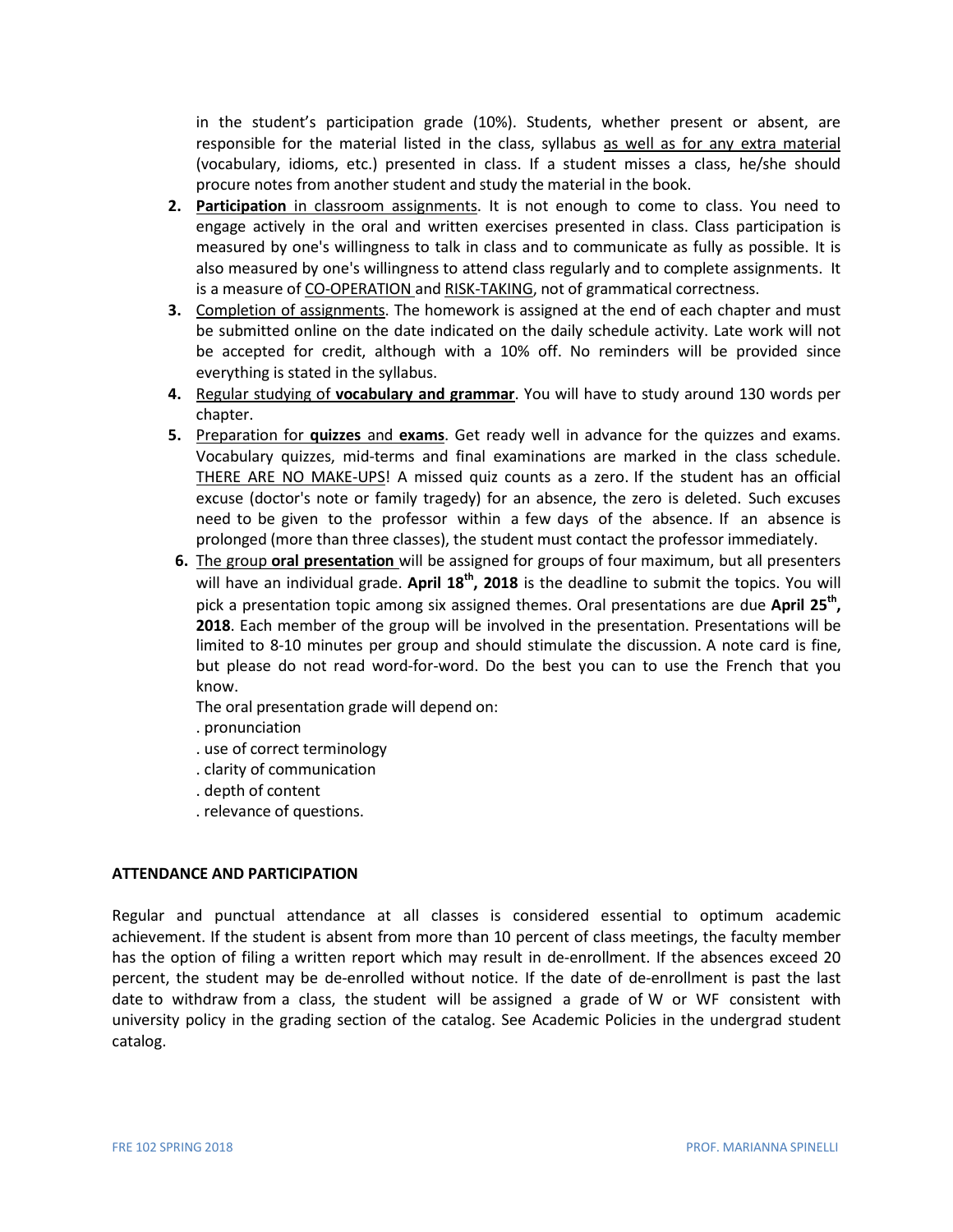### **FINAL EXAMINATION POLICY**

Successful completion of this class requires taking the final examination **on its scheduled day**. The final examination schedule is posted on the Class Schedules site. No requests for early examinations or alternative days will be approved.

In the rare case that a student is scheduled for more than three (3) final examinations on the same day, the student is authorized to contact each professor in order to work out an alternate time for one of those examinations. Department chairs/school deans and college deans need not be involved in the process of making this accommodation.

| <b>FINAL EXAM DATE &amp; TIME</b>                | <b>FINAL EXAM LOCATION</b> |
|--------------------------------------------------|----------------------------|
| Section 2: $4^{th}$ May 10:30 a.m. -1:00 p.m.    | Section 2 & 3: BAC 102     |
| Section 3: $30^{\text{th}}$ April 1:30 – 4:00 pm |                            |

## **USE OF TECHNOLOGY**

Point Loma Nazarene University encourages the use of technology for learning, communication, and collaboration. This course requires access to computers, software programs, and the Internet. At some point during the semester you will have a problem with technology, but these problems will not normally be accepted as excuses for unfinished work. Protect yourself by doing the following: Save work often and make regular backups of files in a different location from the originals, plan ahead so that you will have time to use the on-campus computers and printers if necessary, and practice safe computing when surfing the web and checking email.

### **Also:**

- a. If students use their laptop during class, they need to sit in the front row/s. If they are using an electronic reader (Kindle, Nook, etc.), please let me know and have no other "file" open on the reader other than the class text/reading.
- b. **All other electronics must be muted or turned off for the entire class period**.
- c. You are responsible for checking your *PLNU email account* and *Canvas* for electronic messages from me. You are fully accountable for all course material, communications and assignments distributed via email or posted in *Canvas.*
- d. If you do not own a computer, there are computers accessible to you in all PLNU's computer labs. Contact PLNLU's Helpdesk for further information.
- e. Students must maintain their class schedules. Should a student need arise to drop a course, they are responsible to drop the course (provided the drop date meets the stated calendar deadline established by the university) and to complete all necessary official forms (online or paper). Failing to attend and/or to complete required forms may result in a grade of F on the student's official transcript.

# **ACADEMIC HONESTY**

The Point Loma Nazarene University community holds the highest standards of honesty and integrity in all aspects of university life. Any violation of the university's commitment is a serious affront to the very nature of Point Loma's mission and purpose.